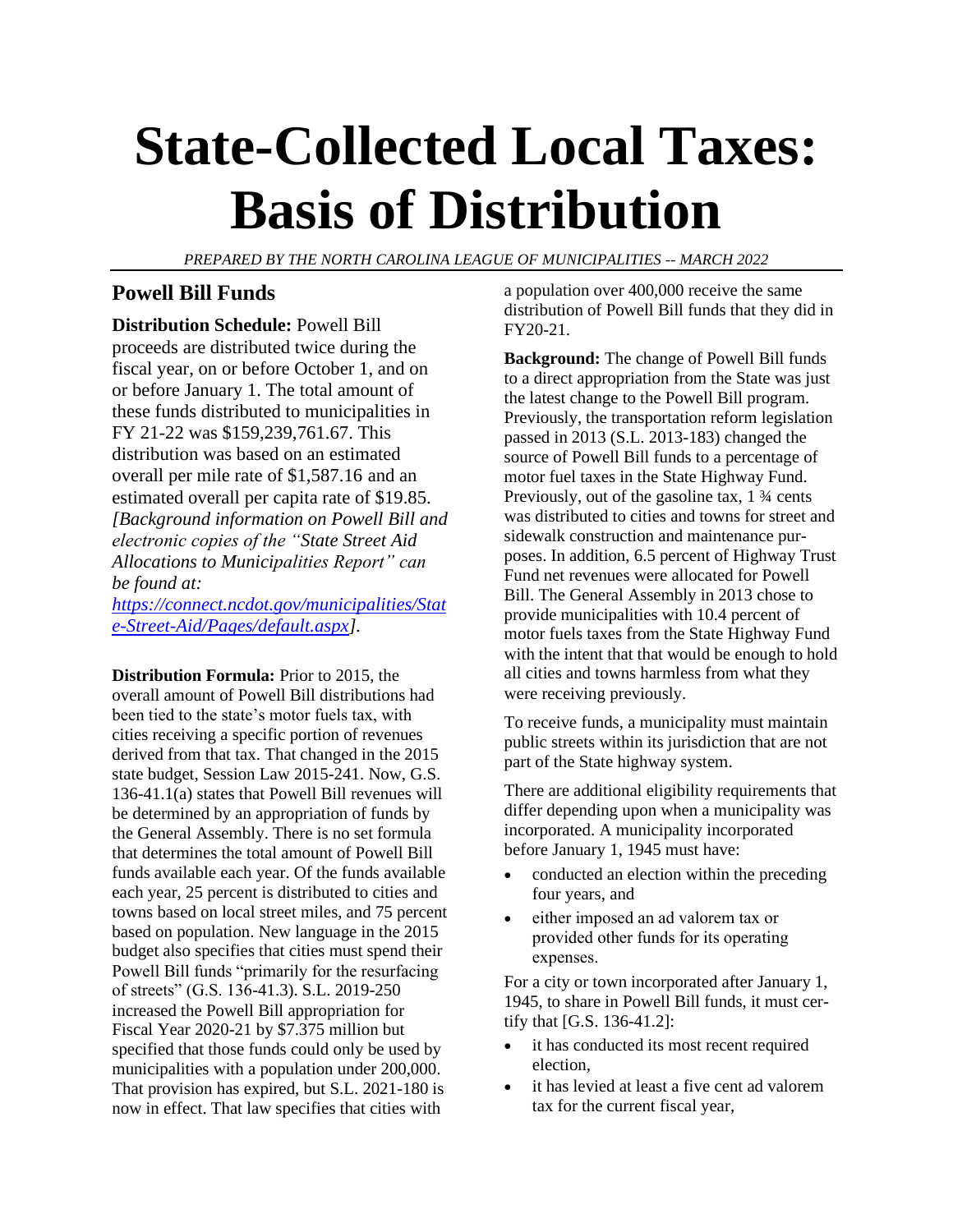- it has collected at least 50 percent of the total ad valorem tax levied for the preceding fiscal year, and
- it has formally adopted a budget ordinance showing revenue received from all sources and showing that funds have been appropriated for at least four of the following municipal services: water distribution; sewage collection or disposal; garbage and refuse collection or disposal; fire protection; police protection; street maintenance, construction or right-of-way acquisition; street lighting; or zoning.

Each municipality receiving funds must file an annual certified street map and an annual expenditure report. [G.S. 136-41.1]. As of 2017, municipalities failing to file an expenditure report will be ineligible to continue to receive Powell Bill distributions. [G.S. 136-41.3(b1)].

Questions may be directed to [PowellBillHelp@ncdot.gov](mailto:PowellBillHelp@ncdot.gov) or (919) 707-2208.

#### *Exemption from the State Road Tax on Motor Fuels*

In 2002, the General Assembly eliminated the extra steps and paperwork of applying for a refund of the State Road Tax on Motor Fuels by exempting from the excise tax fuel that is sold to a county or municipality for its use, effective January 1, 2003. If distributors attempt to charge tax on fuel for municipal use, please report this to the Motor Fuels Division at DOR.

## **Electricity Sales Tax**

**Distribution Schedule:** The municipal distributions of the sales tax on electricity gross receipts are on September 15, December 15, March 15, and June 15. *[Electronic copies of quarterly reports on the distribution of the sales tax on electricity gross receipts can be found at: [www.dor.state.nc.us/publications/reimbursement](http://www.dor.state.nc.us/publications/reimbursement.html) [.html\]](http://www.dor.state.nc.us/publications/reimbursement.html).*

**Distribution Formula:** Effective July 1, 2014, the general sales tax rate is applied to the sale of electricity. From the proceeds of that tax, 44 percent is allocated to be distributed to cities and towns. Each city receives a franchise tax share and an ad valorem share of these proceeds. The franchise tax share is equivalent to the electricity franchise tax distribution that each city received as its quarterly distribution in Fiscal Year 2013- 14. If there is insufficient revenue to provide each municipality with the same distribution that it received in FY13-14, then every municipality's distribution will be reduced proportionally. If there is excess sales tax revenue after distributing every municipality's franchise tax share, then each municipality will receive an ad valorem share. The excess sales tax revenue will be distributed based on each city's ad valorem taxes levied as a percentage of all cities' ad valorem taxes levied. [G.S. 105- 164.44K].

**Background:** The distribution formula described above was passed as part of the tax reform legislation approved by the General Assembly in 2013 (S.L. 2013-316). It first went into effect for Fiscal Year 2014-15. Previously, the state levied a 3.22 percent franchise tax on the total gross receipts of all businesses within the State that furnish electricity. An amount equal to 3.09 percent of the total gross receipts of electricity service derived from the sale within any municipality was distributed to the municipality in which these gross sales are made. [G.S. 105-116, now repealed].

During the 1990 session, the General Assembly converted the utility franchise tax distribution from an automatic reserve for local governments to an annual appropriation by the legislature. In 1991, the Legislature froze all growth in the franchise tax.

During the 1993 session, the Legislature removed the utility franchise tax from the annual appropriation process and returned it to an automatic distribution with normal growth, effective in FY 1995-96. The state retains forever the amount of growth in the franchise tax from FY 1990-91 through FY 1994-95 (approximately \$30,000,000) and deduct it from the amount due local governments.

This retained growth, or holdback, is calculated separately for each municipality by subtracting each city's FY 1990-91 Utility Franchise Tax collections from those in FY 1994-95. In calculating quarterly distributions, this annual figure is divided by the state into four, equal quarterly holdback amounts and subtracted from ac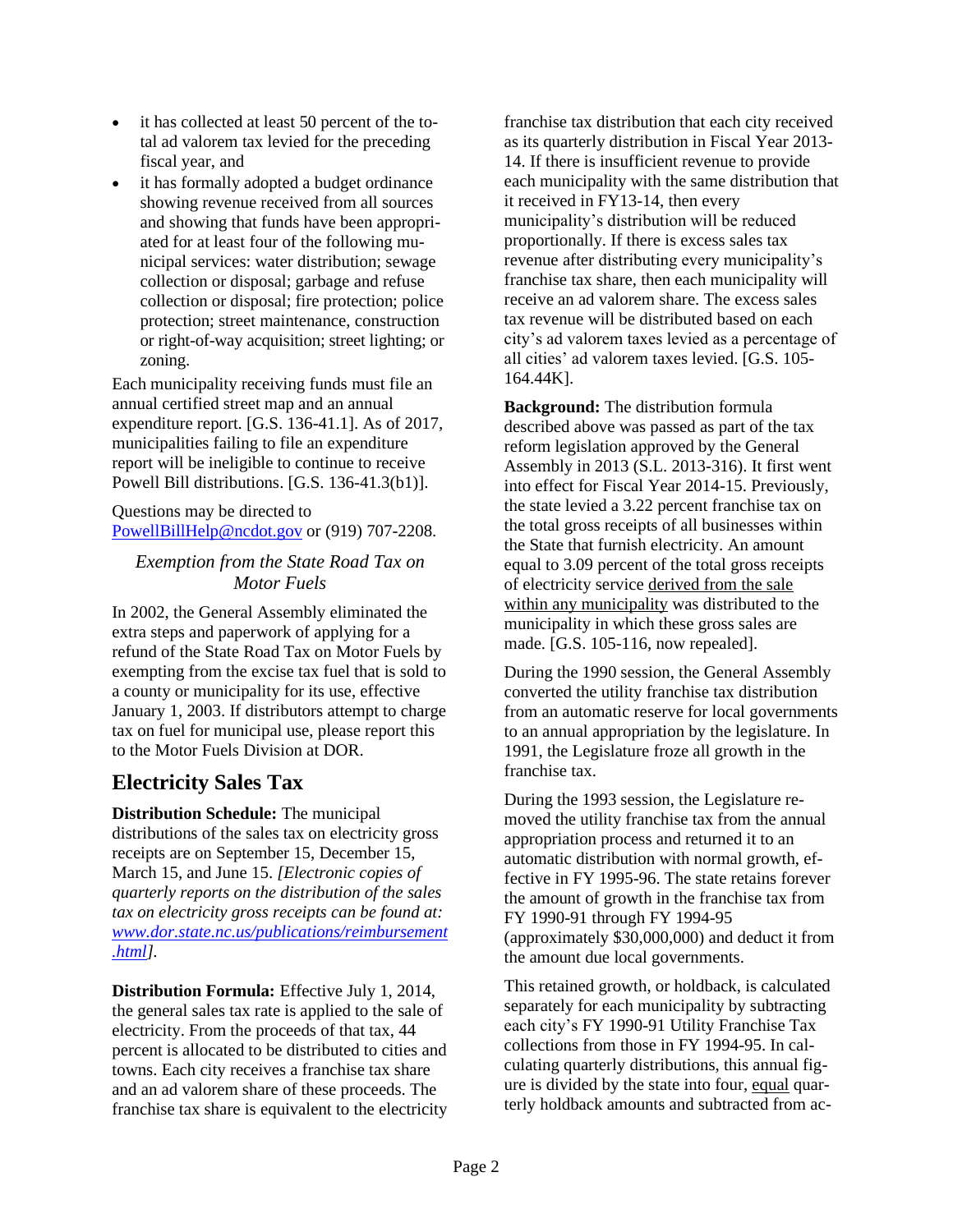tual collections before distribution to each city [G.S. 105-116(d) and G.S. 105-120(c)].

The lifting of the freeze meant that the distributions of these revenues was again based on actual utility franchise tax collections within each city's limits. It is important to remember that there are significant local variations in revenues and significant differences from city to city in the amount of holdback from the state, due to variations in each city's prior franchise tax growth rate.

Any local utility rate increases or decreases approved during the year, local variations in the weather, annexations, and losses or gains of industrial or other facilities that are heavy users of electric service during the fiscal year could cause individual city receipts to differ from the statewide average growth rate.

Legislation passed during the 1997 session made adjustments to the holdback amounts for those cities and towns that received in FY 1995-96 less than 95 percent of the amount of utility franchise tax they got in FY 1990-91. It also provided for the proportionate cost to the Department of Revenue of administering the distribution to be subtracted from each city's distribution [G.S. 105-114(b), -116, -116.1, -120].

Legislation passed during the 2000 session amends G.S. 105-116.1 to provide an additional limited hold-harmless adjustment of utility franchise tax distributions to cities that in 1995-96 received less than 60 percent of the amount they received from such taxes in 1990-91. It applies to distributions on or after October 1, 2000.

# **Piped Natural Gas Sales Tax**

**Distribution Schedule:** Distributions of the municipal portion of the sales tax on piped natural gas are made on September 15, December 15, March 15, and June 15. *[Electronic copies of quarterly reports on the distribution of the piped natural gas excise tax can be found at: [www.dor.state.nc.us/publications/reimbursement](http://www.dor.state.nc.us/publications/reimbursement.html) [.html\]](http://www.dor.state.nc.us/publications/reimbursement.html).*

**Distribution Formula:** Effective July 1, 2014, the general sales tax rate is applied to the sale of piped natural gas. From the proceeds of that tax,

20 percent is allocated to be distributed to cities and towns. Each city receives an excise tax share and an ad valorem share of these proceeds. The excise tax share is equivalent to the distribution of the excise tax on piped natural gas that each city received as its quarterly distribution in Fiscal Year 2013-14. If there is insufficient revenue to provide each municipality with the same distribution that it received in FY13-14, then every municipality's distribution will be reduced proportionally. If there is excess sales tax revenue after distributing every municipality's excise tax share, then each municipality will receive an ad valorem share. The excess sales tax revenue will be distributed based on each city's ad valorem taxes levied as a percentage of all cities' ad valorem taxes levied.  $[G.S. 105-164.44L]$ .

**Background:** The distribution formula described above was passed as part of the tax reform legislation approved by the General Assembly in 2013 (S.L. 2013-316). It first went into effect for Fiscal Year 2014-15. Previously, in 1998, the General Assembly replaced the utility franchise tax and sales and use tax on piped natural gas with a new excise tax on piped natural gas. Rates were based on monthly therm (a unit of heat) volumes received by the end-user of the gas.

The law provided for the quarterly distribution of part of the tax proceeds to cities, with each city receiving one-half of the amount of the new tax attributable to customers within that city's municipal boundaries for the quarter. It required the Secretary of Revenue to determine each city's "benchmark amount" (amount of the utility franchise tax attributable to piped natural gas the city received for the corresponding quarter in FY 1998-99) and provided that the amount distributed to a city under the new tax may not exceed the city's benchmark amount until each city receives its benchmark amount. The tax provisions of the law were effective July 1, 1999 and applied to natural gas delivered on or after that date. [G.S. Chapter 105, Article 5E; G.S. 105-116, -116.1, -122, -164.3 (25), -164.4(a), - 164.13, -164.20, -259(b); G.S. 160A-211].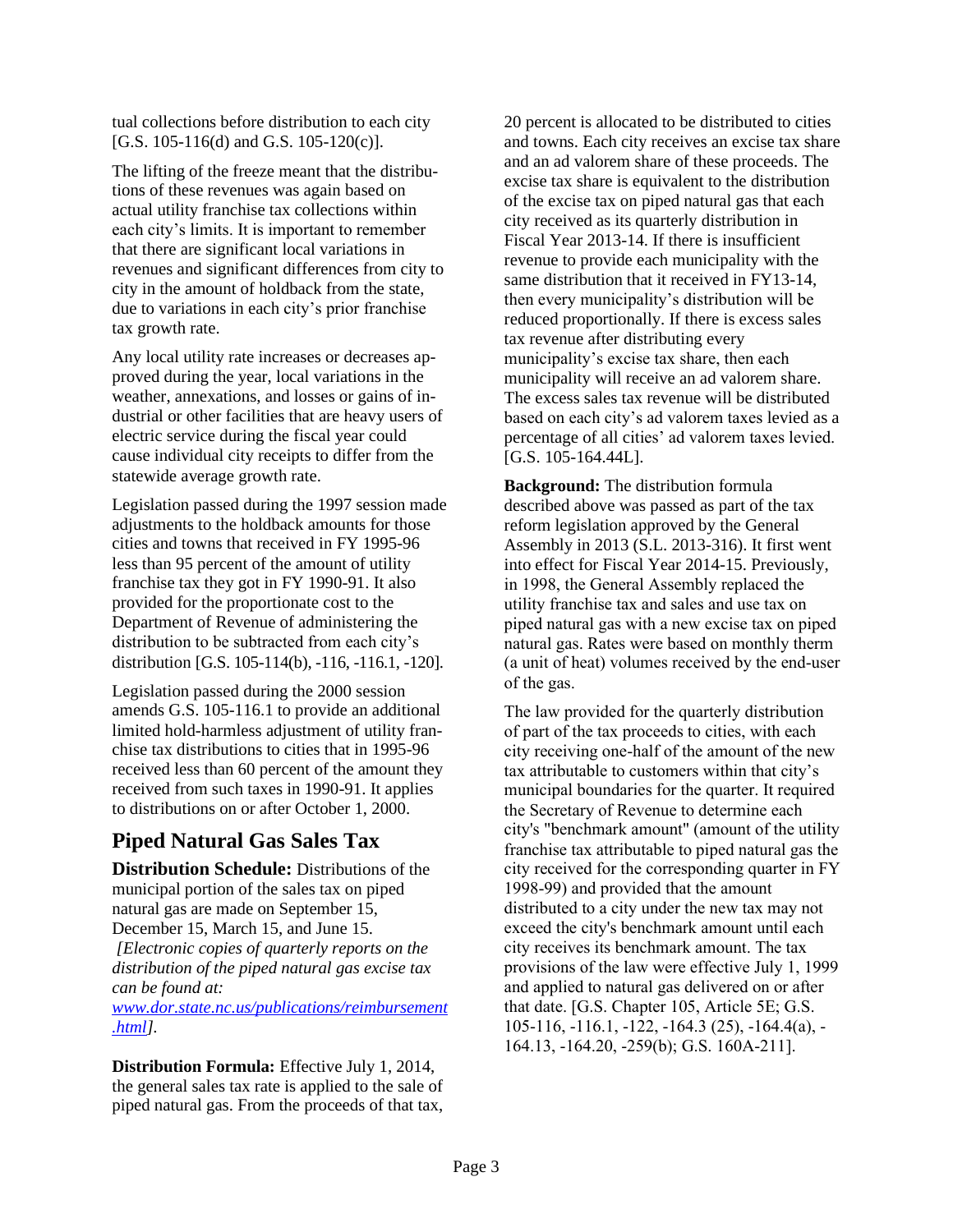## **Telecommunications Sales Tax**

**Distribution Schedule:** The municipal distributions of the sales tax on telecommunications gross receipts are on September 15, December 15, March 15, and June 15. *[Electronic copies of quarterly reports on the distribution of sales tax on telecommunications gross receipts can be found at: [www.dor.state.nc.us/publications/reimbursement.](http://www.dor.state.nc.us/publications/reimbursement.html) [html\]](http://www.dor.state.nc.us/publications/reimbursement.html)*

**Distribution Formula:** Legislation passed during the 2001 session repealed the utility franchise tax on telephone companies and replaced it with a sales tax on telecommunications of 6 percent (now 8.0 percent) of gross receipts. Included in gross receipts are receipts from local, intrastate, interstate, toll, private, and mobile telecommunications services; charges for directory assistance, call forwarding, call waiting, and similar services; customer access line charges billed to subscribers for access to the intrastate or interstate inter-exchange network; and charges billed to a pay telephone provider who uses the telecommunications service to provide pay telephone service [G.S. 105-164.3, -164.4, -164.4B, -164.16, -164.20, -164.27A, -164.44F].

The amount of the tax the Secretary of Revenue must distribute quarterly to municipalities is currently 18.7 percent of the net proceeds of the tax, minus \$2,620,948. (This deduction is 1/4 of the annual amount by which the distribution to cities of the franchise tax on telephone companies was required to be reduced beginning in FY 1995-96 as a result of the "freeze deduction.")

Cities incorporated before January 1, 2001, receive a proportionate share of the amount to be distributed to all cities incorporated before that date. The quarterly share is based on the amount of telephone gross receipts franchise taxes attributed to the city under G.S. 105-116.1 for the same quarter that was the last quarter in which taxes were imposed on telephone companies under repealed G.S. 105-120 (franchise or privilege tax on telephone companies).

The share for a city incorporated on or after January 1, 2001 is its per capita share of the amount to be distributed to all cities incorporated on or after that date. That amount is the proportion of the total to be distributed that is the same as the proportion of the population of cities incorporated on or after January 1, 2001 compared to the population of all cities.

**Background:** In 2005, the General Assembly set the State rate of tax on the gross receipts derived from providing telecommunications service at the combined general rate ,which is defined in G.S. 105-164.3(4a) as "the State's general rate of tax . . . plus the sum of the rates of the local sales and use taxes."

As State and local tax rates change, the percentage of the net proceeds on which the municipal distribution is based also changes in order to keep the municipal share revenue neutral. The rate currently is 18.7.

## **Local Video Programming Tax**

**Distribution Schedule:** The municipal distributions of the local video programming revenues are on September 15, December 15, March 15, and June 15. *[Electronic copies of the annual reports on the distribution of video programming taxes can be found at: [www.dor.state.nc.us/publications/reimbursement.](http://www.dor.state.nc.us/publications/reimbursement.html) [html\]](http://www.dor.state.nc.us/publications/reimbursement.html).*

**Distribution Formula:** To replace the local cable franchise fee revenues that were lost when the State took over the franchising of video programming, G.S. 105-164.44I requires the NC Department of Revenue to distribute part of the state sales tax collected on video programming and telecommunications services to counties and cities on a quarterly basis. Local governments receive 23.6 percent of the sales tax collections from video programming service, an additional 7.7 percent of the existing telecommunications sales tax, and 37.1 percent of sales tax collections on satellite television service.

Each city's proportionate share of these new revenues is the base amount for that city compared to the base amount for all other cities and counties. The base amount of a city or county that imposed a cable franchise tax before July 1, 2006 is the amount of cable franchise tax and Public, Educational, and Governmental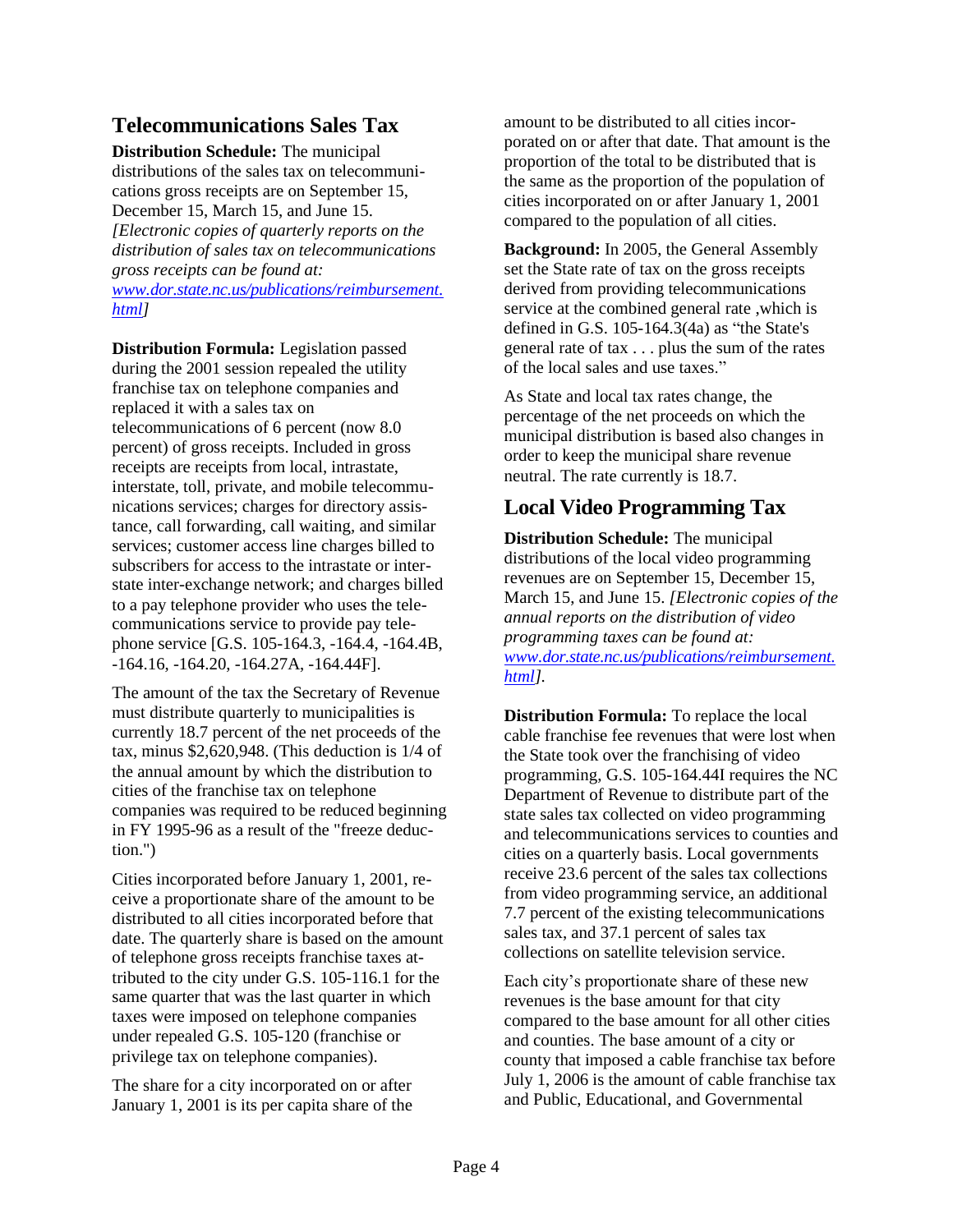(PEG) channel subscriber fee revenue the unit certified in 2007 to DOR that it had imposed during the first six months of the 2006-07 fiscal year. The base amount for a city or county that did not impose a cable franchise tax before July 1, 2006, is \$2 multiplied by the most recent annual population estimate for that unit.

For subsequent fiscal years, the Secretary must multiply the amount of a city's or county's share for the preceding year by the percentage change in its population for that fiscal year and add the result to the city or county's share for the preceding fiscal year to obtain the county's or city's adjusted amount. Each city or county's proportionate share for that year is its adjusted amount compared to the sum of the adjusted amounts for all counties and cities.

These funds may be used for general public purposes, with one exception. A city or county that imposed subscriber fees in fiscal year 2006- 07 for the operation and support of PEG channels must use the video programming funds distributed to it for support of PEG channels in the same proportion as the subscriber fees were of total franchise and tax and subscriber revenue during the first six months of the 2006-07 fiscal year.

**Background:** During the 2006 session, the General Assembly designated the North Carolina Secretary of State as the exclusive franchising authority in the state for cable service provided over a cable system. The state franchise for cable service authorizes the holder of the franchise to construct and operate a cable system over public rights-of-way within the area to be served.

The Act eliminated county and city authority to award or renew a franchise for cable service as of January 1, 2007. It specified that the new provisions do not affect existing local franchise agreements except as follows:

1. Effective January 1, 2007, gross revenue used to calculate the payment of the franchise tax imposed by G.S. 153A-154 or G.S. 160A-214 no longer includes gross receipts from cable services that are subject to sales tax on video programming under G.S. 105-164.4, which applies the existing state general sales tax rate to gross receipts derived from video programming

service to a subscriber in the state. (The Act defines video programming to include all programming provided by, or generally considered comparable to programming provided by, a television broadcast station, regardless of the method of delivery.) Local cable franchise taxes/fees on those components of local franchise agreements' (LFA) definitions of "gross revenues" that are not subject to the state sales tax on video programming can continue to be collected.

2. A cable service provider under an existing agreement may terminate the agreement when one of a specific series of conditions is met.

**PEG Channel Supplemental Funding:** The Secretary of Revenue must include the applicable amount of supplemental PEG channel support in each quarterly distribution to a city or county. The amount of money distributed for PEG channels may not exceed \$4 million in a fiscal year. Each certified channel receives an equal share of the funding. A city or county must certify to the Secretary by July 15 of each year the number of qualifying PEG channels it operates, and it may not receive PEG channel support for more than three qualifying PEG channels. For FY 2021-22, the amount per channel was roughly \$26,316. Supplemental PEG channel funds can only be spent on PEG channels, and the total amount of PEG support received by a municipality must be allocated equally among its PEG channel operators.

## **Alcoholic Beverage Tax**

**Distribution Schedule:** The distribution of alcoholic beverage taxes is within 60 days of March 31. *[Electronic copies of the annual reports on the distribution of beer and wine taxes can be found at:*

*[www.dor.state.nc.us/publications/reimbursement.](http://www.dor.state.nc.us/publications/reimbursement.html) [html\]](http://www.dor.state.nc.us/publications/reimbursement.html)*

**Distribution Formula:** G.S. 105-113.82 provides for the distribution of 20.47 percent of state beer tax collections to local governmental units in which beer is legally sold. It further provides for the distribution of 49.44 percent of the state tax collections for taxes on unfortified wine and 18 percent of collections for taxes on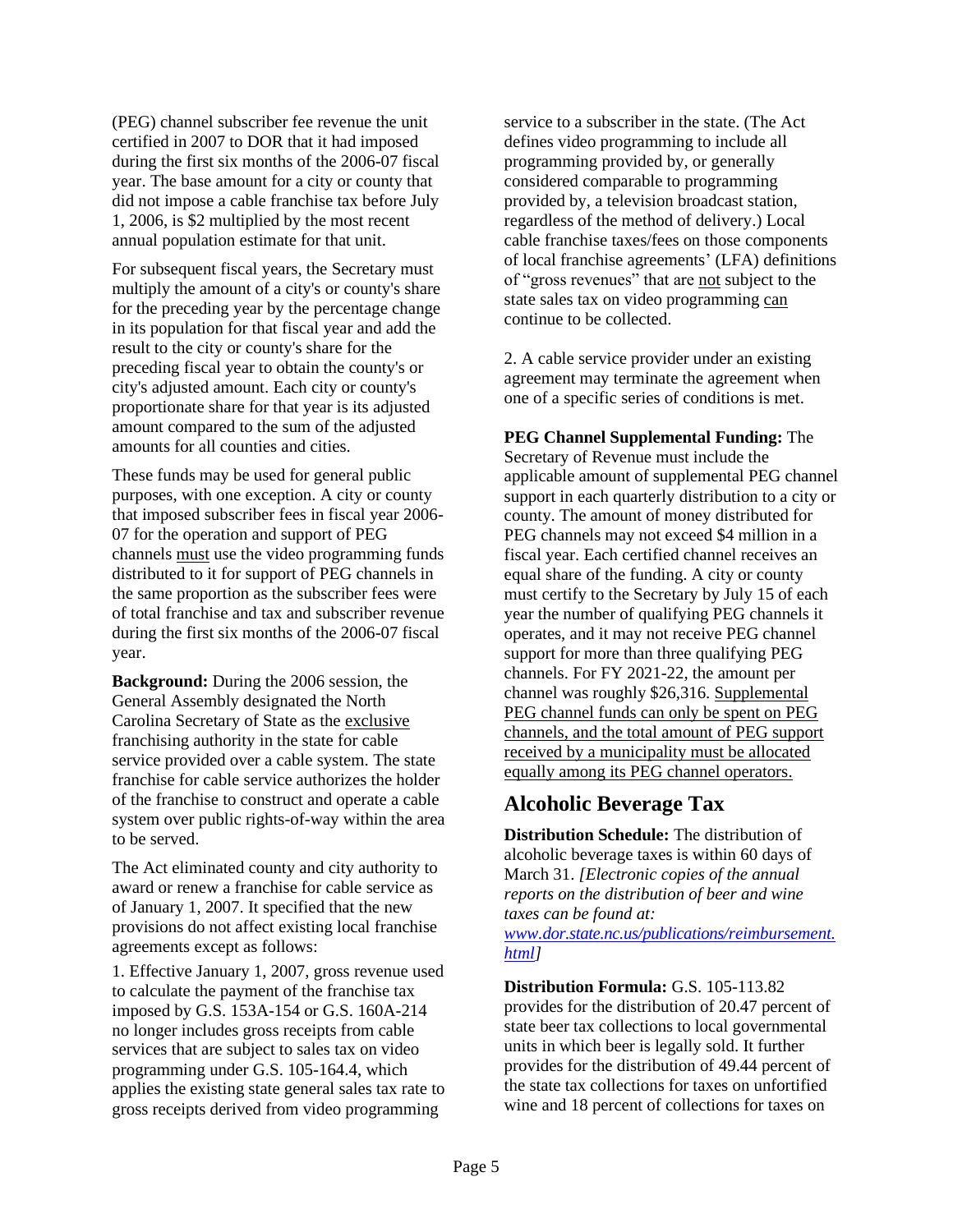fortified wine to local governmental units in which wine is legally sold. Funds are distributed among local governments on a per capita basis. These distributions use incorporated municipal populations and the unincorporated population of counties to determine their respective per capita shares.

# **Local Option Sales and Use Taxes**

**Distribution Schedule:** All 100 counties levy the Article 39, 40, and 42 local option taxes, which are distributed monthly. G.S.105-501 allows new municipalities (incorporated with an effective date of on or after January 1, 2000) to participate in the sales tax distribution if they are not disqualified from receiving funds under G.S. 136-41.2 (Powell Bill) and a majority of their street mileage is open to the public. *[Electronic copies of the annual reports on the distribution of sales taxes can be found at: [www.dor.state.nc.us/publications/reimbursement.](http://www.dor.state.nc.us/publications/reimbursement.html)*

*[html\]](http://www.dor.state.nc.us/publications/reimbursement.html)*

#### *Article 39 One Percent Local Government Sales Tax (1971)*

Article 39 of Chapter 105 of the General Statutes provides that the county commissioners may, either upon their own action or upon the approval of the voters, levy a 1 percent local government sales tax along with the State sales and use tax at the general State rate. All 100 counties levy the tax.

The act further provides for the allocation of all the local sales taxes to the county of origin, but collected and administered by the Secretary of Revenue. In 2001, SB144, *Streamlined Sales/ Use Tax Agreement*, changed the rule for determining the source of sale for a product. The distribution of this tax is now on a **point of delivery basis**, with most sales "delivered" within the county (in the store) in which the sales take place. However, for certain types of products, especially furniture, which are purchased in one county for delivery in another, there could be a shift in sales tax revenues away from a limited number of counties.

The division of the proceeds among a county and its municipalities is on one of two bases,

depending upon the method chosen by the county commissioners when they levy the tax.

#### *County Sales Tax Distribution Methods*

Every April, counties can change the method of distributing local option sales tax revenues within the county: from per capita to the proportion of ad valorem tax levies or the other way around. The method chosen by the county board of commissioners determines the division of money within a county area among county and municipal governments for the next year. Population or tax levy changes might make some counties take a close look at the distribution method they now use to see if it is still advantageous to them. Under S.L. 2021-124, a change in distribution method made in April now becomes effective July 1 of the fiscal year that begins in the next calendar year.

**Population Distribution.** The county commissioners may choose to distribute the proceeds between the county and the municipalities on a population basis. After adding the total population of the county (incorporated and unincorporated) to the population of each municipality, the distribution of the tax to each unit is on a per capita basis. For distributions based on the proportional populations of the units, a large annexation by one city, effective by July 1, may distort the next year's allocations. The population figure is the most recent estimate of population as certified to the Secretary of Revenue by the State Budget Officer.

**Ad Valorem Distribution.** The commissioners may choose to distribute the net proceeds of the tax collected in their county on an ad valorem basis. If they choose this method, the proceeds must be divided between the county and the municipalities in proportion to the total amount of ad valorem taxes levied by each. Therefore, a large tax increase by a unit in one year may distort the next year's allocations. When a county increases tax rates each year and the cities in that county hold the line on tax increases or keep increases at a minimum, it is possible for municipalities in ad valorem distribution counties to find that not only are their sales tax revenues not increasing at the statewide average, but that they are lower than the previous year.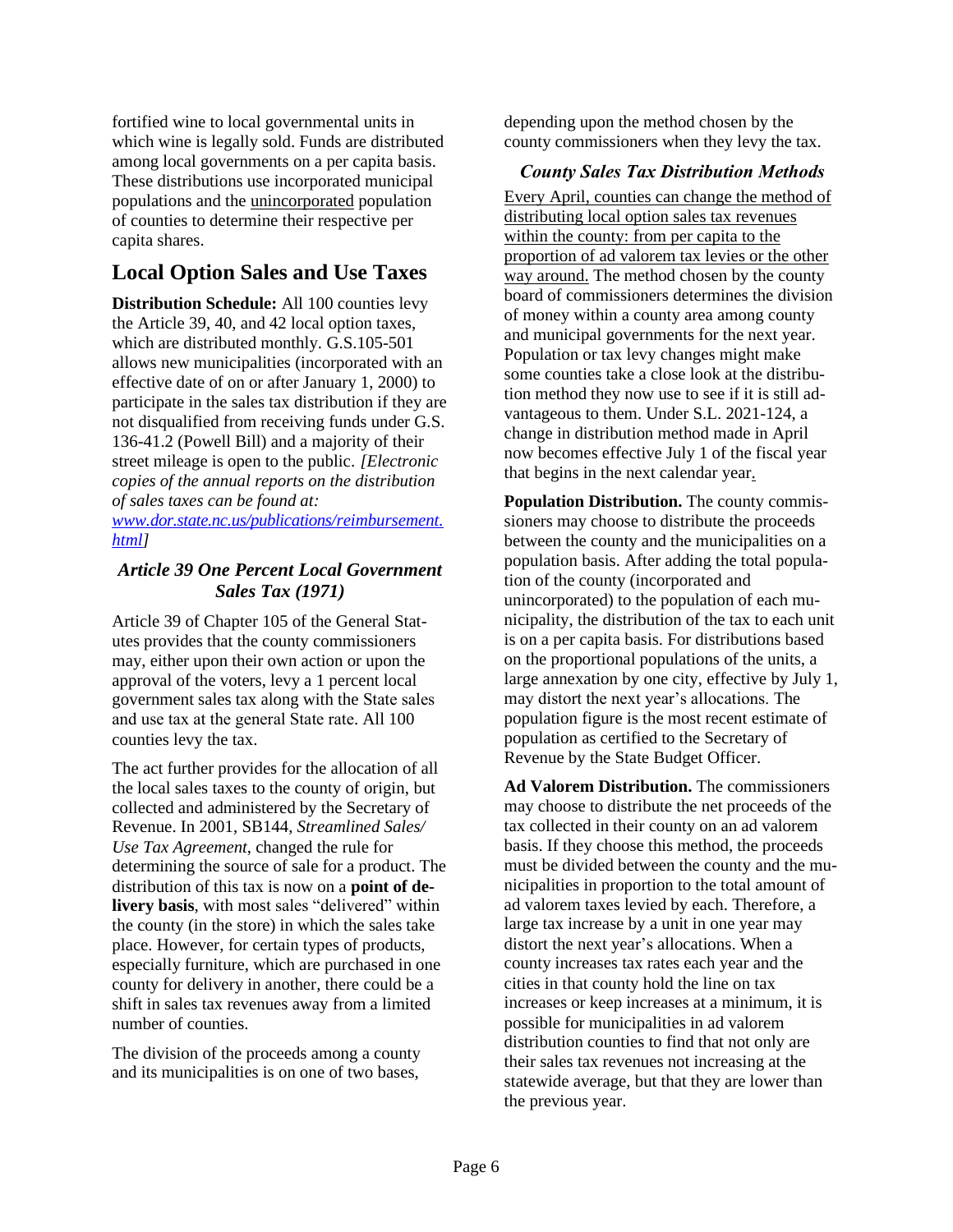For the purposes of this type of distribution, the amount of the ad valorem taxes levied by the county or municipality includes any ad valorem taxes levied by the county or municipality on behalf of a taxing district or districts (such as fire or sanitary) and collected by the county or municipality. If the county employs this basis, a municipality or county must share the proceeds with any district or districts on behalf of which the county or municipality levied ad valorem taxes in the proportion that the district levy bears to the total levy of the county or municipality.

#### *Article 40 Supplemental ½ Percent Local Government Sales Tax (1983)*

The 1983 General Assembly gave each county authority to levy an additional ½ percent local option sales tax [Article 40, G.S. Chapter 105]. All 100 counties levy the tax.

The procedures for levy and collections are the same as for the original local option sales tax. However, the distribution of net proceeds is on a per capita basis among the counties that have levied the tax, instead of on a point-of-delivery basis. Once allocated to a county, the distribution of the funds among the county and its municipalities is under the same formula selected for use by that county under the original sales tax.

### *Article 42 Additional ½ Percent Local Government Sales Tax (1986)*

The 1985 General Assembly (1986 Regular Session) authorized counties to levy a second ½ percent local option sales tax, with an effective date not earlier than September 1, 1986 [Article 42, G.S. Chapter 105]. The distribution of net proceeds originally was on a per capita basis. In 2007, the General Assembly passed legislation to change the distribution for the Article 42 local option sales tax from per capita to point of delivery distribution, effective October 1, 2009.

Funds are deducted from the proceeds of the second ½ percent local option sales tax before distribution to cities and counties to pay for the following State functions that support local governments:

- the DOR Local Government Division,
- the Property Tax Commission,
- the Institute of Government's Property Tax Training Programs, and
- Operations of the Local Government Commission.

#### *City Hold Harmless (Article 44 Replacement)*

**Background:** The 2001 General Assembly gave each county authority to levy a third ½ percent local option sales tax [Article 44, G.S. Chapter 105]. Food was exempted from this new tax.

In 2007, the General Assembly passed legislation to have the State assume county Medicaid costs, eliminate the Article 44 local sales tax, and raise the State tax rate commensurately (G.S. 105-164.4, -269.14, - 472, -501, 520, -521, -522, -523; G.S. 108A-54). Effective October 1, 2008, the state took over  $\frac{1}{4}$ cent of the Article 44 local option sales tax and effective October 1, 2009, the state took over the remaining ¼ cent of that local tax. Because the assumption of Medicaid costs did not benefit municipalities, the 2007 legislation provided for municipalities to be completely reimbursed for the loss of Article 44 taxes through a "City Hold Harmless" payment.

**Distribution Schedule:** The City Hold Harmless is calculated and distributed monthly and is equal to 150 percent of the non-food sales and use tax revenue allocated to the municipality under Article 40 for the month, minus 25 percent of the amount of non-food sales and use tax revenue allocated under Article 39 for the month. The payment is calculated to compensate for both the loss of the Article 44 tax and the change in the distribution of the Article 42 from per capita to point of delivery distribution. The City Hold Harmless payment ensures that neither change reduces the amount of revenue that any municipality will receives.

Funds for the City Hold Harmless payments come from the counties' share of monthly sales tax revenues, but the Department of Revenue makes payments directly to municipalities. There is no expiration date on the City Hold Harmless payments.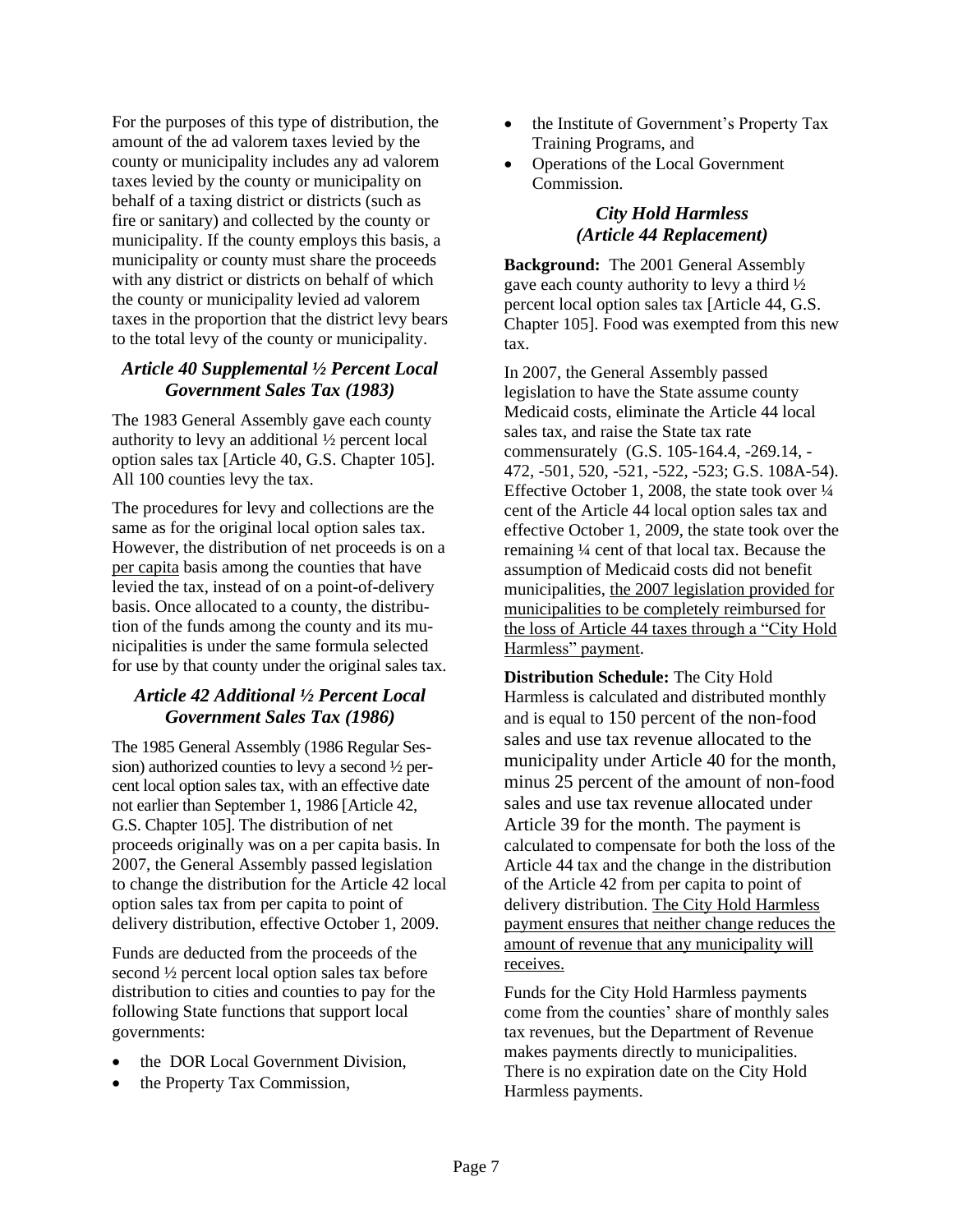#### *Article 44 Additional Sales Tax Revenue for Economic Development, Public Education, and Community Colleges (2015)*

The 2015 state budget, Session Law 2015-241, established a "distribution of additional sales tax revenue for economic development, public education, and community colleges" in Article 44 under G.S. 105-524. As of April 1, 2016, the distribution was scheduled to work as follows:

Annually, a total of \$84.8 million would be deducted proportionally from sales tax revenues derived from Articles 39, 40, and 42, in 12 equal installments over the fiscal year. This \$84.8 million would be distributed to counties based on percentages specified in G.S. 105-524(c). Each month, one-twelfth of that amount would be distributed to counties with 50 percent of the funds being distributed under Article 39, 25 percent under Article 40, and 25 percent under Article 42.

G.S. 105-524(c) specifies that a "county must use the revenue it receives under this section for economic development, public education, and community college purposes," although it does not specifically reference cities. The \$84.8 million reallocated under this article is scheduled to increase annually by the same amount as total local sales tax collections increased, beginning in July 1, 2017. The amount reallocated in FY2017-18 will be roughly \$90.7 million.

#### *Accruing Monthly Sales Tax Distributions*

The distribution of local option sales tax proceeds changed from quarterly to monthly in 2003, which created an inconsistency in the way the September  $15<sup>th</sup>$  distribution was being treated from an accounting perspective. The September 15 distribution is for taxes collected by the Department of Revenue on sales made in June. Because the sales were in June, the September distribution should be accrued to the fiscal year ending in June.

The inconsistency results because September falls beyond the 60-day period that most units have used for determining if revenues are available for accrual at year end in General Fund statements. The continued use of a 60-day period would have resulted in units recording less than 12 months of sales tax revenue in the 2003-04 fiscal year. The use of a 60-day period would also have resulted in different revenue amounts between general fund and governmentwide statements.

To solve this problem, the Local Government Commission (LGC) encourages the use of a 90 day period for determining if revenues are available. By extending the accrual period from 60 to 90 days, the September 15 distribution can be properly accrued to the prior fiscal year. This meets GASB 33 measurement focus requirements and results in prior period adjustments only if the amounts are material. Please refer to memo #1015, "Recognition of Sales Tax and Other Revenues at Year-End," issued by the LGC on March 31, 2004, for further details and guidance.

*[https://www.nctreasurer.com/slg/Memos/1015.pdf ]*

#### *Two Percent Local Government Sales Tax on Food*

The 2003 session of the General Assembly passed legislation that provides for the administration of local sales taxes on food as if they were state taxes. (Food is taxed under the Article 39, 40, and 42 sales and use taxes, but not under the Article 44 tax.) This was done to prevent any distortions in local sales tax distributions as North Carolina met the requirement of the national sales tax streamlining project to have a uniform tax rate on food. The sales tax streamlining project is designed to help capture sales tax revenue currently lost with remote (Internet and mail order) sales.

One-half of the net proceeds of local sales taxes on food are allocated among counties on a per capita basis. The remaining net proceeds are distributed to each county based on the county's proportion of the FY 1997-98 Article 39 distribution of the tax on food, the last year in which the separate distribution of the food tax to county areas was known.

In 2005, the General Assembly changed the statute to clarify that one-half of the per capita amount of the local sales taxes on food is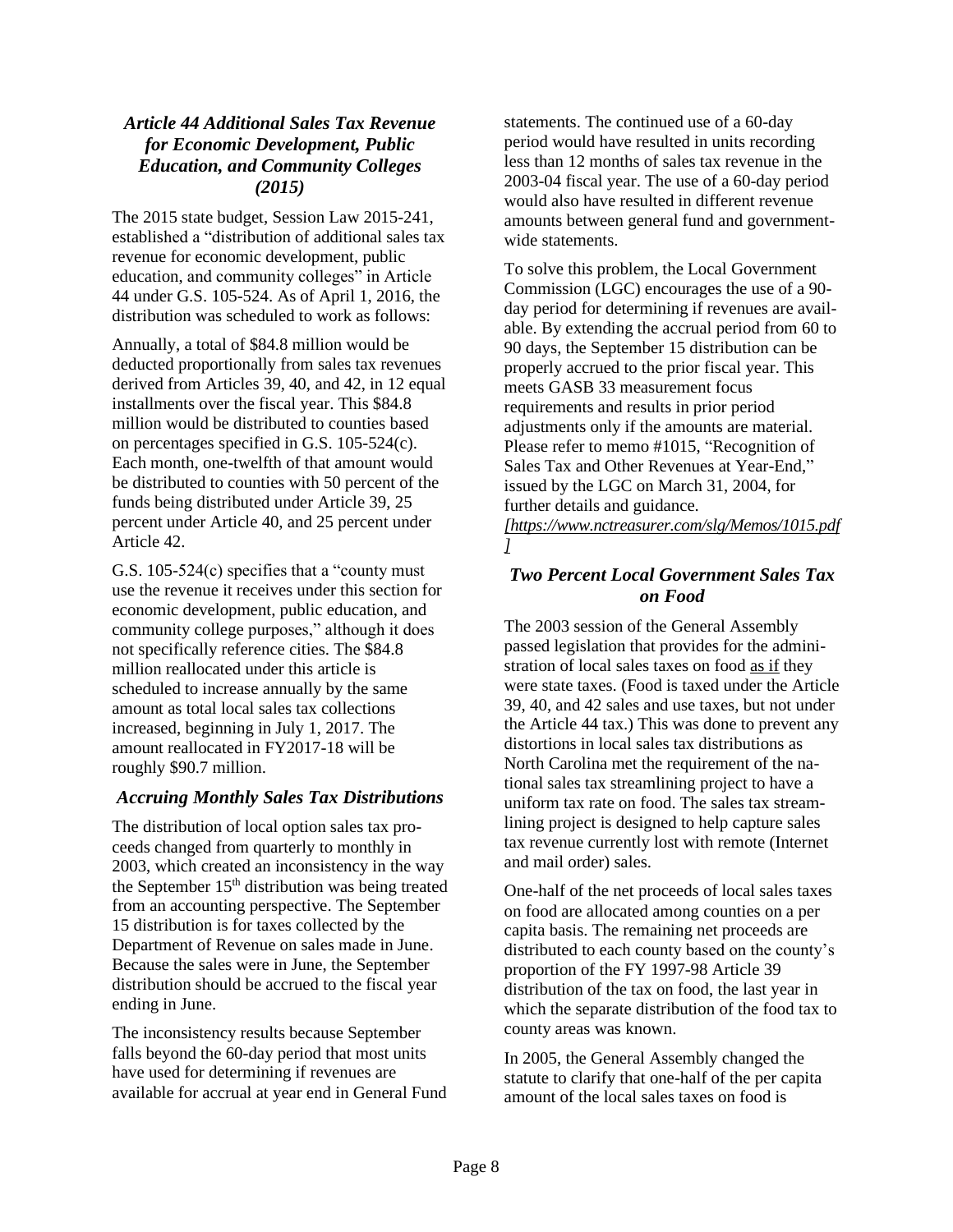included in the distribution for the first one-half percent local tax [Article 40] and the other onehalf is in the distribution for the second one-half percent local tax [Article 42]. This method of distribution was not altered when the Article 42 tax changed to a point of sale distribution.

#### *Local Government Public Transportation Sales Tax (1997)*

The 1997 General Assembly gave Mecklenburg County authority to levy an additional ½ percent local option sales and use tax, the proceeds of which are to be used only for financing, constructing, operating, and maintaining local public transportation systems [Article 43, G.S. Chapter 105]. The distribution of the funds among the county and its municipalities that operate public transportation systems is per capita.

#### *Refunds of Sales and Use Tax*

In 1991, the General Assembly authorized state agencies to get a refund of local government sales taxes, just as local governments have long enjoyed a refund of the state sales tax. In 2003, the General Assembly exempted state agencies from paying local sales taxes on direct purchases of tangible personal property and services [G.S. 105-164.14 $(e)$ ]. The change from refund to exemption has administratively simplified the process and reduced agency and Department of Revenue costs.

During the 1998 session, the General Assembly added local school administrative units to the list of governmental entities that may request refunds of sales and use taxes. [G.S. 105-164.14(c)].

Currently, 28 separate types of entities are entitled to sales tax refunds, excluding those related to economic development incentives. Not only have refunds been getting larger over the past 10 years, but the change from quarterly to monthly distributions has also made them more noticeable, since they are not averaged out over three months as before. Refunds tend to bunch up in certain months, as there are monthly, quarterly, semi-annual, and annual filers. Therefore, the impact of refunds on a single month's distribution can be considerable. The

variable impact of refunds, together with timing issues in the administration of the taxes (changing close-out dates, late submissions, etc.), also makes month-to-month comparisons with past sales tax data difficult.

#### **Municipal Access to Refund Information:**

Municipalities may request that DOR provide them with a list of each claimant that received a sales tax refund in the past 12 months of at least \$1,000 of tax paid to any of the counties in which the municipality is located. The list will include the name and address of each of these claimants and the amount of the refund received from each county covered by the request. A municipality may require any claimant on the list to provide a copy of the official request for the refund and any supporting documentation requested by the municipality to verify the request. The requests to DOR and claimants must be made by the mayor of the city or a city official designated in a resolution adopted by the city's governing board. Information given to a county or city official under this section is not a public record and may not be disclosed except as provided in G.S. 160A-208.1.

**Municipal Refunds:** Just a reminder that municipalities are eligible for a refund of the state sales and use taxes they pay on direct purchases of tangible personal property during the year. [G.S. 105-164.14(c)]. You must file a claim for refund within six months following the close of the fiscal year during which the tax was paid. While this is not a direct revenue source, it is an important way to cut the cost of city purchases during the year. Municipalities received over \$115 million in refunds during FY 2015-16.

## **Solid Waste Disposal Tax**

The \$2 per-ton solid waste disposal tax is charged on municipal solid waste and construction and demolition debris that is deposited in a landfill in the state or transferred at a transfer station for disposal outside the state. The amount of the tax distributed to municipalities in FY 2019-20 was \$8,645,315.10. The proceeds of the tax are distributed as follows: 50 percent to the Inactive Hazardous Sites Cleanup Fund to help pay for assessment and remediation of pre-1983 landfills